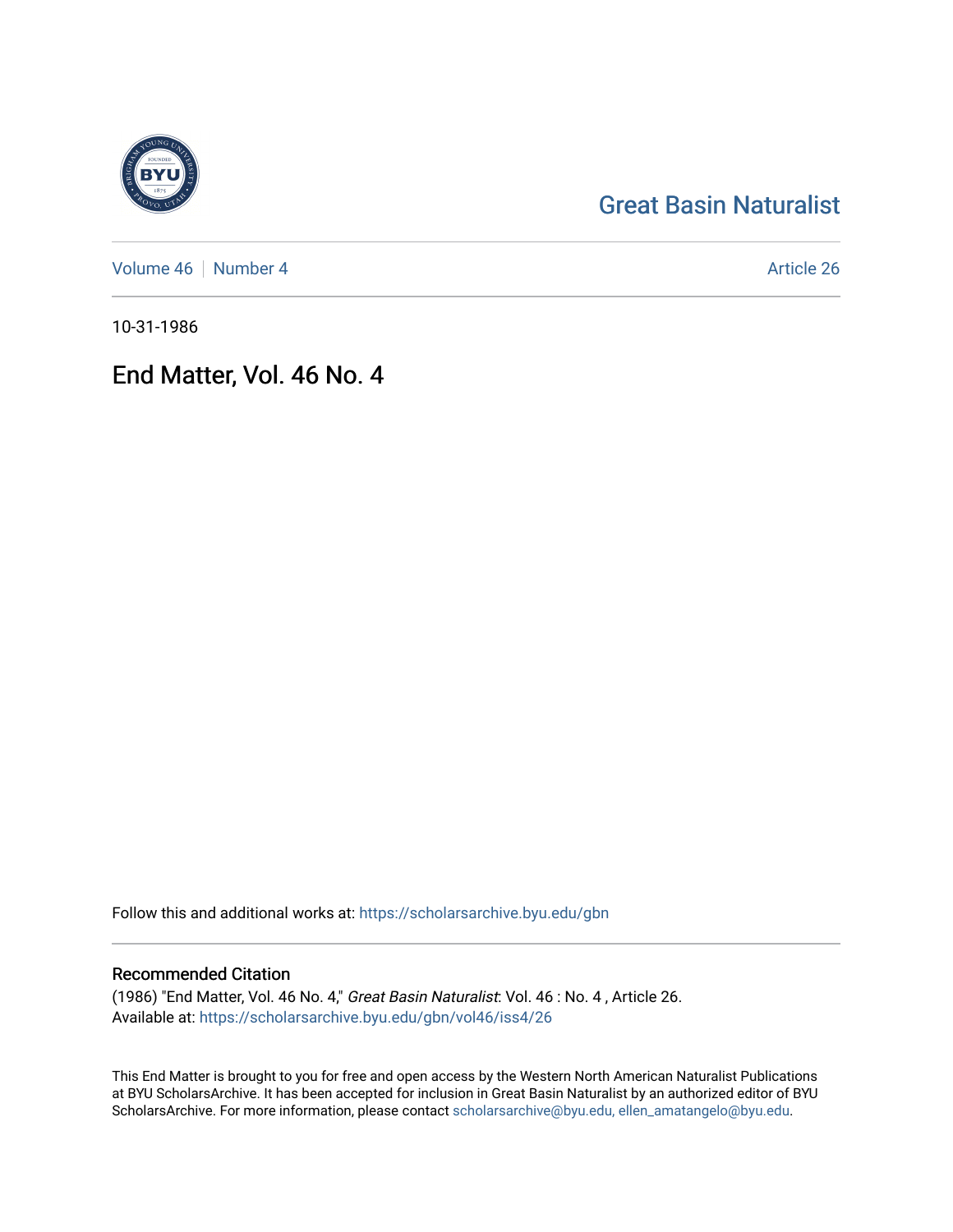#### NOTICE TO CONTRIBUTORS

Manuscripts intended for publication in the Great Basin Naturalist or Great Basin Naturalist Memoirs must meet the criteria outlined in paragraph one on the inside front cover. They should be directed to Brigham Young University, Stephen L. Wood, Editor, Great Basin Naturalist, 290 Life Science Museum, Provo, Utah 84602. Three copies of the manuscript are required. They should be typewritten, double spaced throughout on one side of the paper, with margins of at least one inch on all sides. Use a recent issue of either journal as a format, and the Council of Biology Editors Style Manual, Fourth Edition {AIBS 1978) in preparing the manuscript. An abstract, about 3 percent as long as the text, but not exceeding 200 words, written in accordance with *Biological Abstracts* guidelines, should precede the introductory paragraph of each article.

Authors may reduce their typesetting costs substantially (up to half) by sending a copy of their article on an IBM floppy disk in WordPerfect software along with the three hard copies mentioned above. Request instructions before sending disk.

All manuscripts receive a critical peer review by specialists in the subject area of the manuscript under consideration. Authors may recommend one or two reviewers for their article.

Accepted manuscripts less than 100 printed pages in length will automatically be assigned to the Great Basin Naturalist. Those larger than 100 printed pages will be considered for the Memoirs series.

Illustrations and Tables. All illustrations and tables should be made with a view toward having them appear within the limits of the printed page. The original illustrations or glossy photoprints of them should accompany the manuscript. Illustrations should be prepared for reduction by the printer to either single-column ( $2\frac{5}{3}$  inches) or double-column ( $5\frac{1}{9}$  inches) width, with the length not exceeding  $7\frac{1}{2}$  inches.

Costs Borne by Contributor. Contributors to the Great Basin Naturalist should be prepared to donate from \$10 to \$40 per printed page toward publication of their article (in addition to reprint costs). Excessive or complex tables requiring typesetting may be charged to the author at cost. Authors publishing in the Great Basin Naturalist Memoirs may be expected to contribute \$40 per printed page in addition to the cost of the printed copies they purchase. No reprints are furnished free of charge.

#### Reprint Schedule for the Great Basin Naturalist

100 copies, minimum cost for 2 pages, \$26.

Each additional 2 pages, \$6.

Each additional 100 copies, \$4 for each 2 pages.

Examples: 300 copies of 10 pages =  $$82$ ; 200 copies of 13 pages =  $$86$ .

#### Great Basin Naturalist Memoirs

No. <sup>1</sup> The birds of Utah. By C. L. Hayward, C. Cottam, A. M. Woodbury, H. H. Frost. \$10.

No. 2 Intermountain biogeography: a symposium. By K. T. Harper, J. L. Reveal et al. \$15.

- No. 3 The endangered species: a symposium. \$6.
- No. 4 Soil-plant-animal relationships bearing on revegetation and land reclamation in Nevada deserts. \$6.
- No. 5 Utah Lake monograph. \$8.
- No. 6 The bark and ambrosia beetles of North and Central America (Coleoptera: Scolytidae), a taxonomic monograph. \$60.
- No. 7 Biology of desert rodents. \$8.
- $\mathcal{N}_0$ , 8 The black-footed ferret. T. W. Clark et al. \$10.
- |\Mo. 9 A Utah flora. S. L. Welsh et al. \$40.
- No. 10 A reclassification of the genera of Scolytidae (Coleoptera). S. L. Wood. \$10.